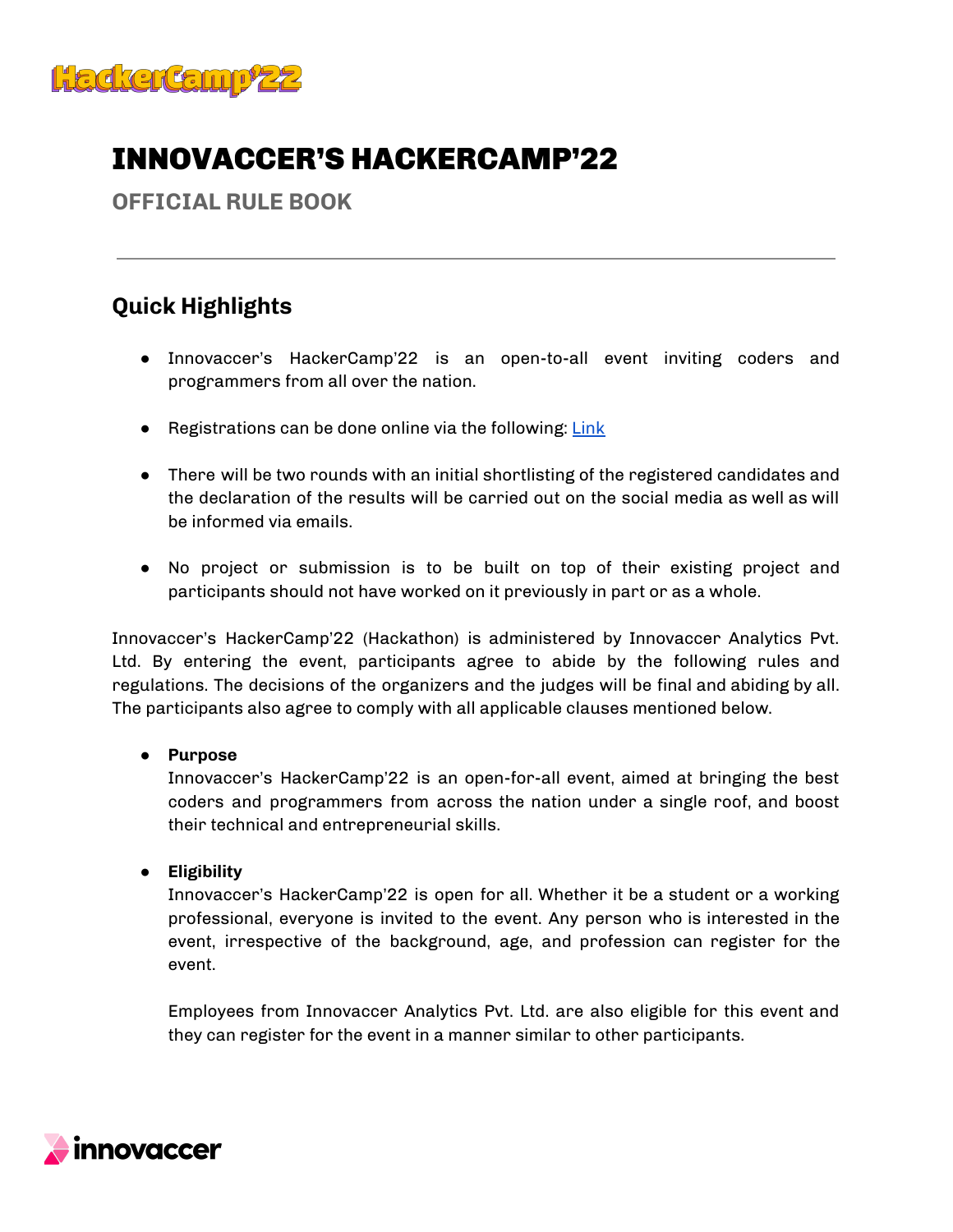

There will be an initial shortlisting of the registered candidates. The decision made by the judges for the shortlisting of candidates will be final and absolute. No query to reconsider or alter the judgment will be entertained.

Participants are subject to verification in the sole and absolute discretion of Innovaccer Analytics Pvt. Ltd. Innovaccer's HackerCamp'22 reserves the right to ask for proof of identity and eligibility to participate in the event. Failure to provide such proof to the satisfaction of the Innovaccer's HackerCamp'22 team in a timely manner may result in disqualification.

#### **● The entry period and HackerCamp21 dates**

Registration to participate in the HackerCamp'22 begins on February 21, 2022 and ends on March 10, 2022.

The HackerCamp'22 begins on February 21, 2022 and ends on April 19, 2022 or at the conclusion based on the organizers' and judges' discretion.

#### **● Registration process**

Registrations can be done online by filling the registration form available on the website or Dare2Compete's platform directly. Once registered, we will send a confirmation email to you. You can register [here.](https://dare2compete.com/p/innovaccers-hackercamp22-innovaccer-266149)

#### **● Submission details**

All individuals are invited to create and demonstrate a project to be provided at the time of judgment as submission virtually.

Eligible candidates may work on their submission till the respective timelines throughout the HackerCamp'22 event period.

# **● Submission requirements**

The algorithm, software, application, or any relevant project submitted by the participants must never have been previously published, exhibited publicly, or presented in any other contest. All proprietary code used in the projects submitted must be developed during the HackerCamp'22 period. Any project on which the participant(s) have previously worked on will not be accepted as an eligible submission.

To be eligible to be accepted as a valid submission in the event, the project or the submission must fulfill the following conditions:

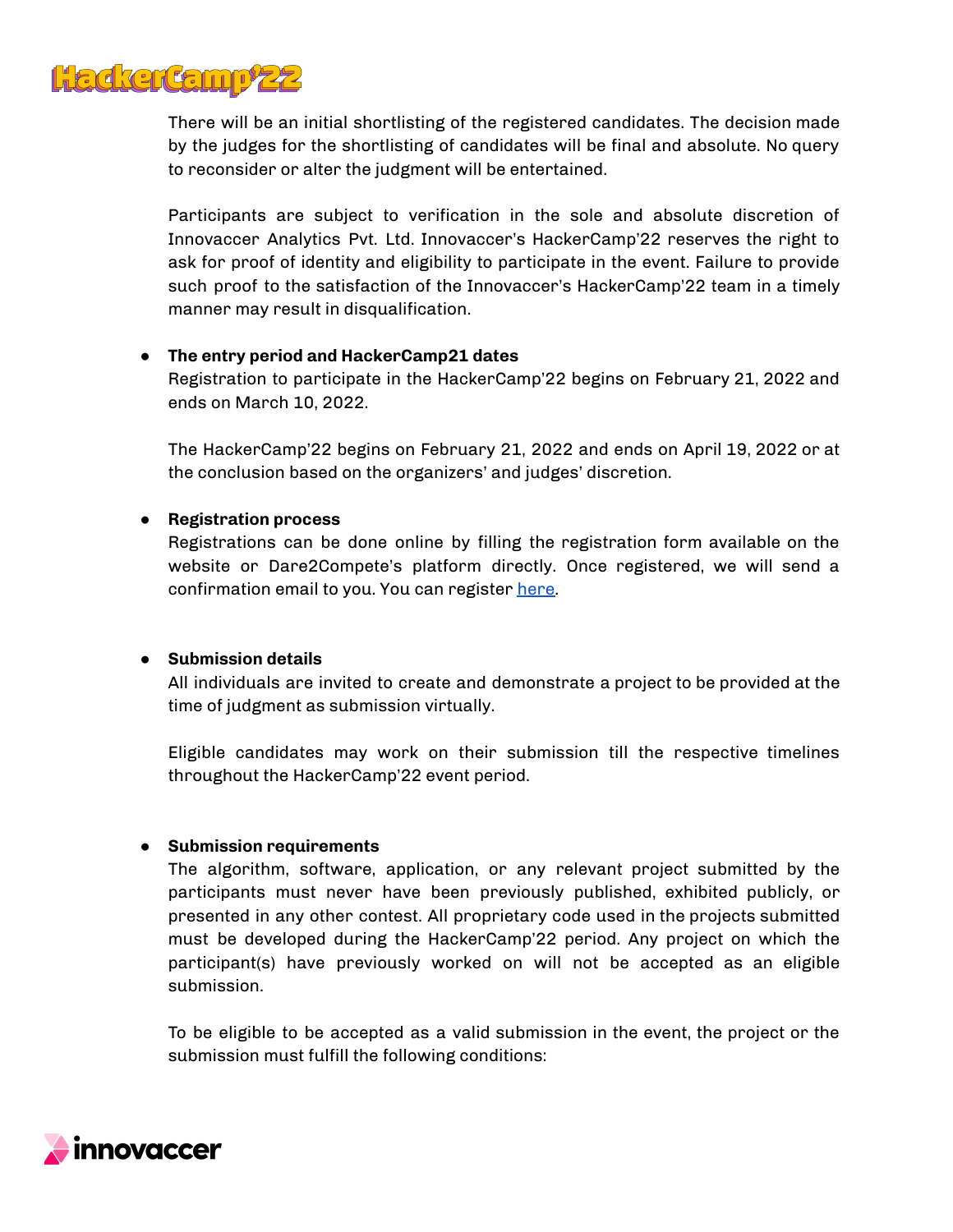

- The project submitted should be original and prepared by the participant(s) during the 2-day duration of the HackerCamp'22 event.
- Applications should be built under one of the event themes.
- The participant(s) should not have worked previously on the project in part or whole.
- No project should be built on top of their existing projects.

It is necessary that due attribution is given to any kind of boilerplate code used.

# **● Intellectual Property (IP) Rights**

All submissions remain the intellectual property of the individuals that developed them.

# **● Protection of Intellectual Property**

By submitting an entry or accepting any prize, you represent and warrant the following:

- You will not submit content that is copyrighted, protected by trade secrets or otherwise subject to third party intellectual property rights or other proprietary rights, including privacy and publicity rights unless you are the owner of such rights or have permission from the rightful owner to post the content.
- The content submitted by you does not contain any viruses, Trojan horses, worms, or other disabling devices or any harmful code.

# **● Copyright**

Participant represents and warrants that he/she is the sole author and copyright owner of the submission, and the submission is an original work of the participant or if the submission is a work based on an existing application, that the participant has acquired sufficient rights to use and to authorize others; and the submission does not infringe upon any copyright or upon any other third party rights of which the participant is aware, and the submission is free of malware.

HackerCamp'22 organizers shall have the right at their sole discretion to determine whether an entrant is eligible for the contest. HackerCamp'22 may disqualify, at the organizers' discretion, any entry (including, without limitation, content submitted in connection therewith) that,

- a. Are in violation of third party rights or law regulation,
- b. Use inappropriate or explicit language or images, or display content that HackerCamp'22 or sponsors otherwise finds objectionable.

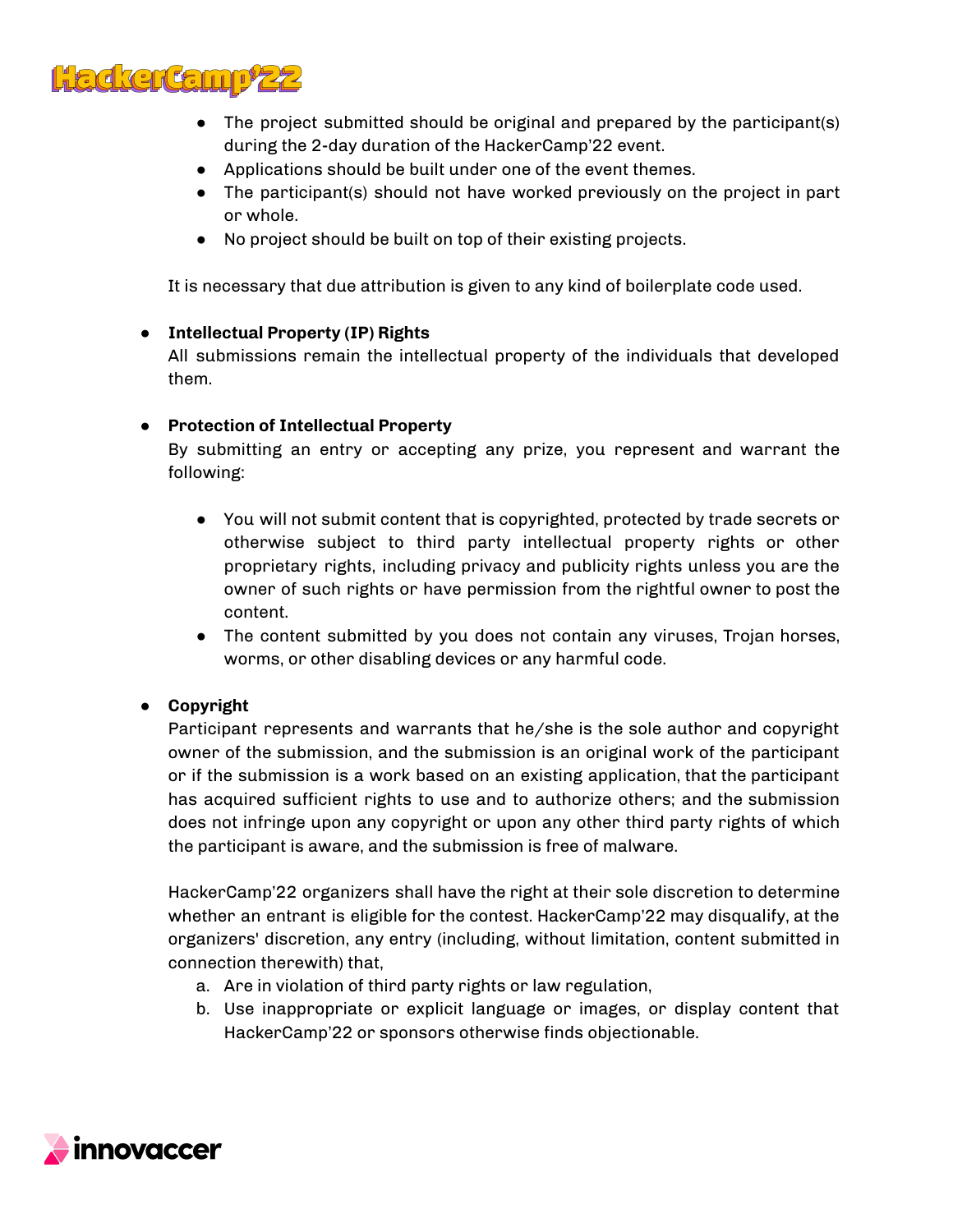

# **● Event themes**

The entire HackerCamp'22 event will be focusing on our main theme "Bridging the virtual trio: Health, work, and life" and the projects should solve the challenges. The participants can create tools or applications with the potential for successful business outcomes in the following fields:

- Engineering and Data Science
- Design and Product Management
- Ales and Marketing
- Recruitment and Employee Benefits
- Infrastructure and DevOps

# **● Winner Selection/Judging Criteria**

Winners will be judged based on the following criteria:

- Quality and innovative nature of the idea/demo.
- The utility of the idea/demo.
- Compelling use of technologies and tools
- Ability to solve the problems in one or many of the event themes

The contest winner(s) will be selected by a panel of judges. By submitting an entry, entrants release HackerCamp'22, sponsors, their respective subsidiaries, affiliates, directors, officers, employees, representatives, agents, and advisors from any and all liability for any claims, costs, injuries, losses, or damages of any kind arising out of or in connection with the decisions of the judges.

# **● Awards and recognition**

Winner(s) and runner-up(s) of the event will be appreciated and are eligible for rewards and other recognitions from the organizers. Prizes include:

- Winner is entitled to a cash prize worth 5L.
- Runner Up will be awarded with 1.5L.
- Participation certificates will be provided to the participants.

Contest prizes are non-transferrable by the winner. If you accept a prize, you will be solely responsible for all applicable taxes related to accepting such a prize. Every prize that is entitled to any candidate(s) shall be leveraged by the person authorized to.

In case of any further query or to gain better clarity in terms of rules and regulations of the event, please drop us an email at [info@Hacker-Camp.in.](mailto:info@Hacker-Camp.in)